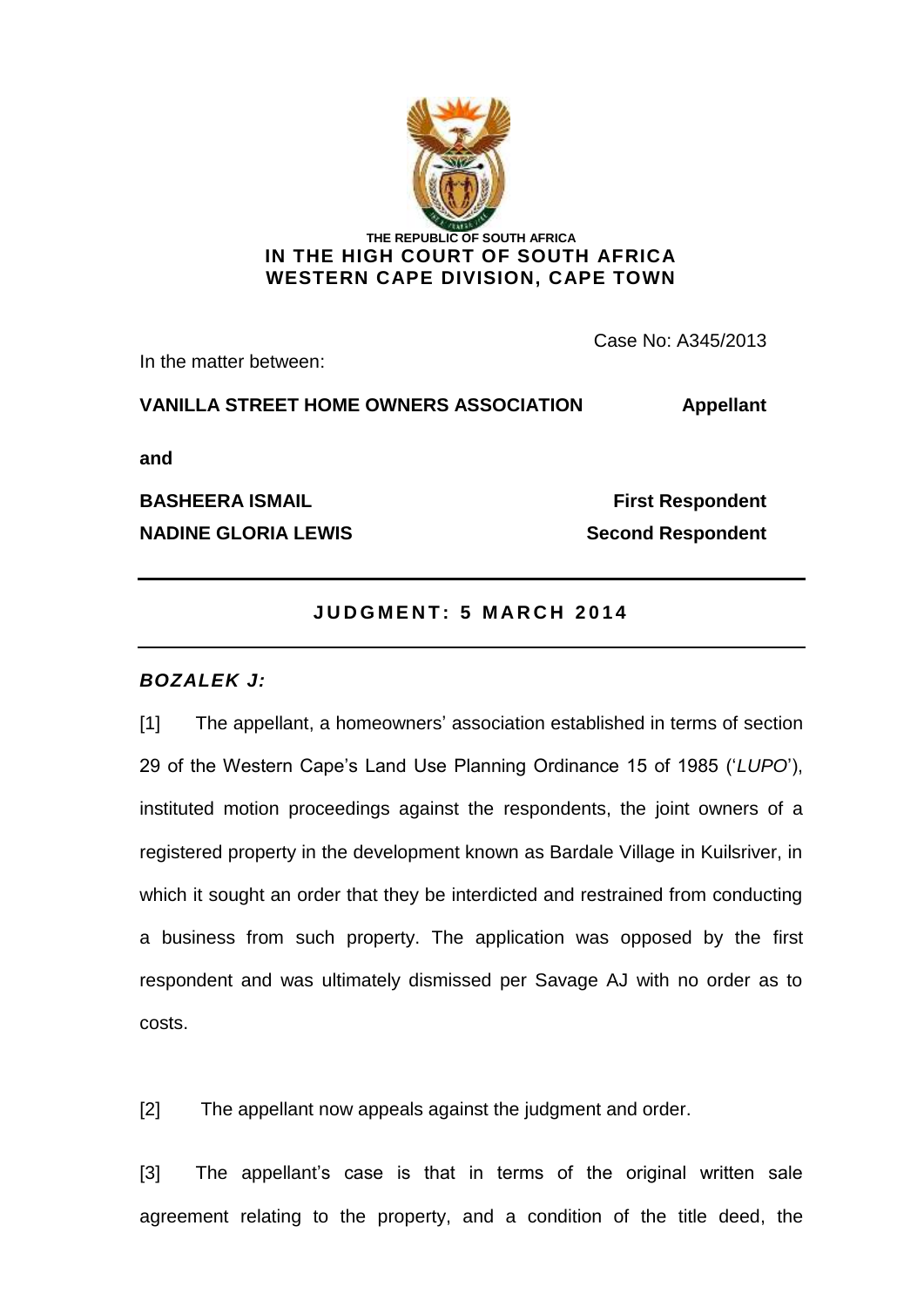respondents, as its registered owners, were members of the appellant and were bound by its constitution and conduct rules. Clause 11.1 of the constitution determined that any property in the development (Bardale Village) should, save in limited circumstances, be used solely for residential purposes. In breach of this provision first respondent had been conducting a hair salon from her property since June 2008. Despite repeated demands by the appellant to refrain from doing so and notwithstanding her undertaking in writing that she would cease to do so, the first respondent (whom I shall refer to henceforth as *'the respondent',* except when there is a need to distinguish her from the second respondent) continued to conduct the business and as such the appellant had no alternative but to bring the interdict proceedings.

[4] The respondent's case is a little difficult to discern because the papers which she filed in opposing the application appeared to have been drawn up without legal representation. Her main defence appears to have been that the zoning scheme established for the development in terms of LUPO permitted the conduct of an *'occupational practice'* from the premises and, as such, her running of the hair salon. As a conjoined defence the respondent contended that her operation of the business caused no trouble or discomfort to any neighbour and that the community in Bardale Village was in favour of its retention. Coupled to this defence it was the respondent's case that economic circumstances had forced her to trade from home as opposed to leased commercial premises. The respondent appeared also to contend that by prohibiting the use of the property for anything other than residential purposes, the appellant had effected a nonprocedural amendment to its constitution by purporting to override the zoning scheme's provisions.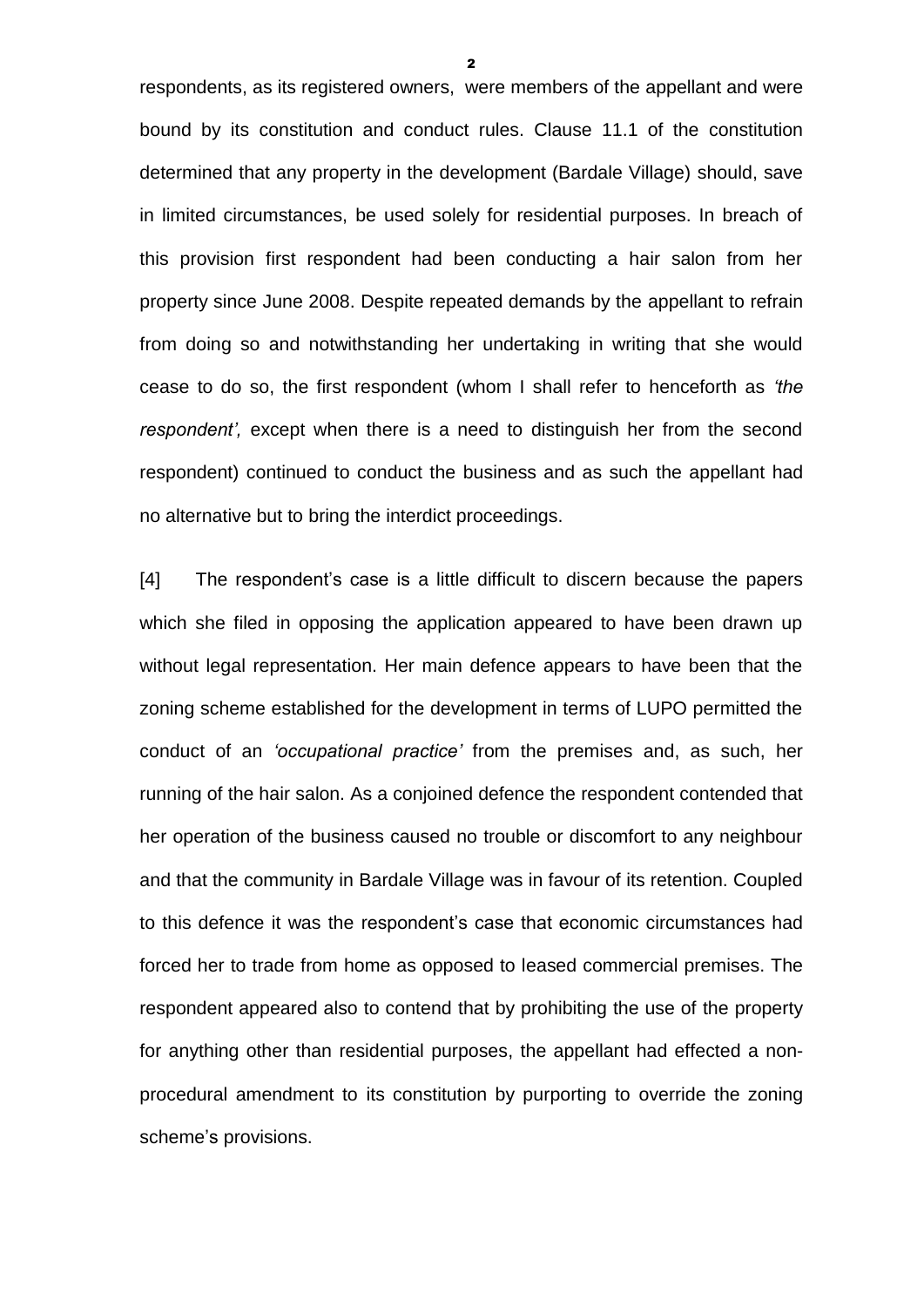[5] In addition the respondent appeared to place some reliance upon her allegation that at the time of purchasing the property she had not been informed of the existence of the appellant or the provisions of its constitution. In argument on behalf of the respondent, Ms e Câmara sought to expand these grounds of defence to include the contention that the respondent had concluded the underlying agreement under a misapprehension and was not bound by its terms. Finally, the respondent sought to rely on the fact that the appellant had not utilised the arbitration provisions in its constitution before launching the interdict proceedings.

[6] In dismissing the application the Court a quo found that the appellant had failed to prove a clear right in that LUPO did not grant to the appellant the right to limit or restrict the use rights determined by the zoning scheme by way of a provision of its constitution or its conduct rules. It found further that, on the evidence before it, it was unable to determine whether the appellant had alerted the respondent, prior to her purchase of the property, of the existence of those provisions of the constitution which prohibited the use of the premises for purposes other than residential. The Court a quo found in any event that by virtue of the discreet manner in which the respondent had conducted her business the appellant had failed to prove the existence of an injury or the reasonable apprehension of an injury. Finally, the Court a quo noted that it was not persuaded that there was no alternative remedy available to the appellant other than the interdict proceedings.

[7] On appeal it was contended on behalf of the appellant that the Court a quo had erred in not finding that it had succeeded in proving the requirements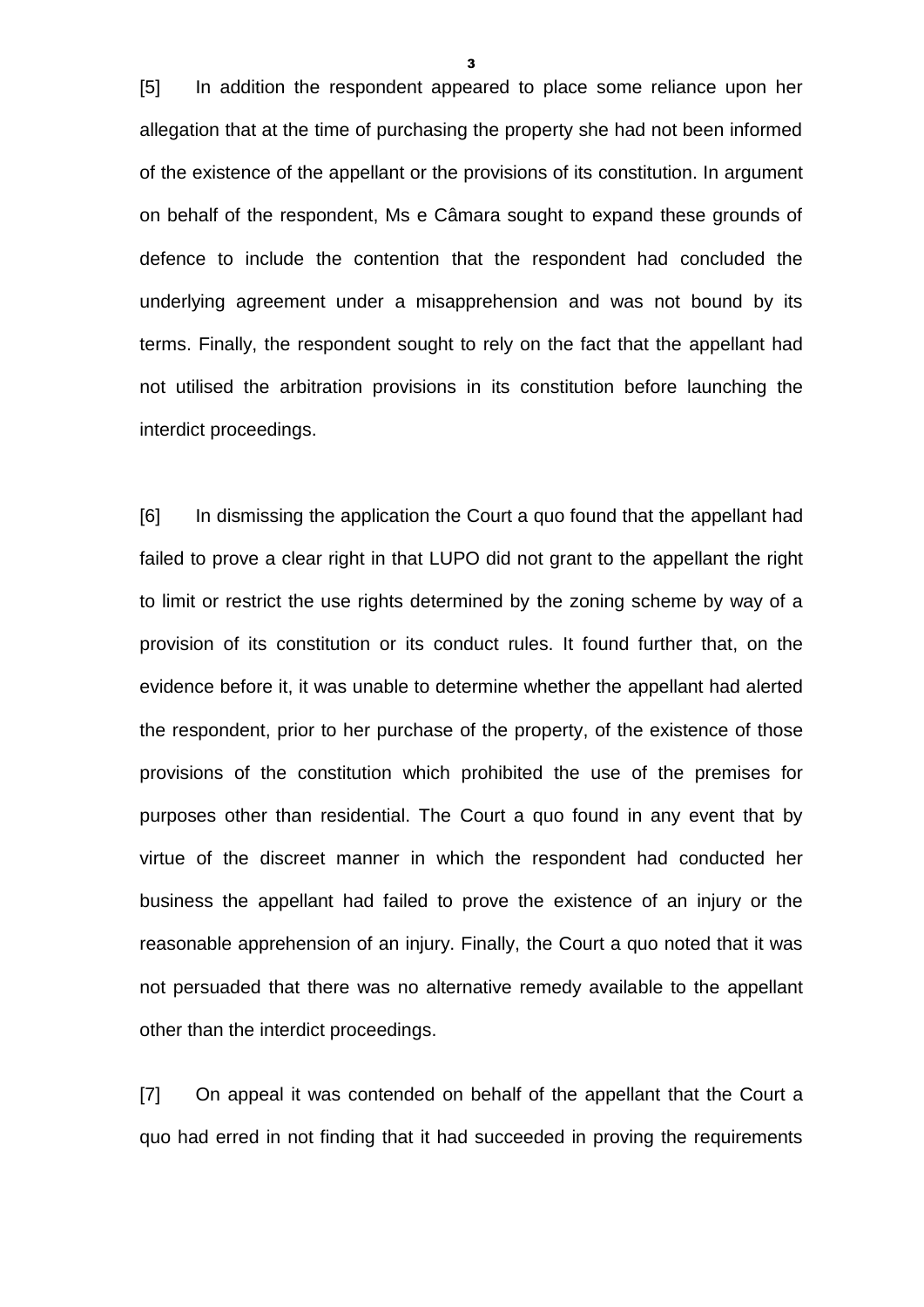for a permanent interdict namely, a clear right, an injury suffered or reasonably apprehended and the absence of any alternative remedy.

[8] The first and main issue in relation to the question of whether a clear right was established by the appellant is whether the provisions of the zoning scheme, which allows for a property owner to conduct a *'home occupation'* from such property, prevail over the provisions of the appellant's constitution and conduct rules which purport to prohibit such a use.

[9] The precise provisions of the zoning scheme applicable to the property are somewhat complicated by the fact that only after judgment was delivered by the Court a quo was it realised that the original zoning scheme regulations had been replaced by new scheme regulations which came into effect on 1 March 2013<sup>1</sup>. Be that as it may, it was common cause that it was reasonable to assume that the current zoning of the property was *'single residential'* and that clause 5.1.1(b) of the scheme regulations provides that one of the additional use rights that may be exercised by the occupant of a property so zoned is a *'home occupation' <sup>2</sup>* which must be conducted subject to the conditions stipulated in such clause and 5.1.3. The concept of a *'home occupation'* appears to be the equivalent of what was known as an *'occupational practice'* in terms of clause 4.9.1 and 4.9.2 of the pre-existing scheme regulations.

[10] Given the view which I take of this matter it is, strictly speaking, unnecessary to determine whether the respondent's business constitutes a *'home occupation'* within the meaning of and in compliance with the new

1

<sup>1</sup> Published in Provincial Notice 337 of 2012 appearing in the Provincial Gazette 70578 of 26 November 2012

<sup>&</sup>lt;sup>2</sup> A home occupation is defined as the practising of an occupation or the conducting of an enterprise from; a dwelling house … by one or more occupants who reside on the property; provided that the dominant use of the property concerned shall remain for the living accommodation of the occupants, the property complies with the requirements contained in this zoning scheme for a home occupation and home occupation does not include a house shop.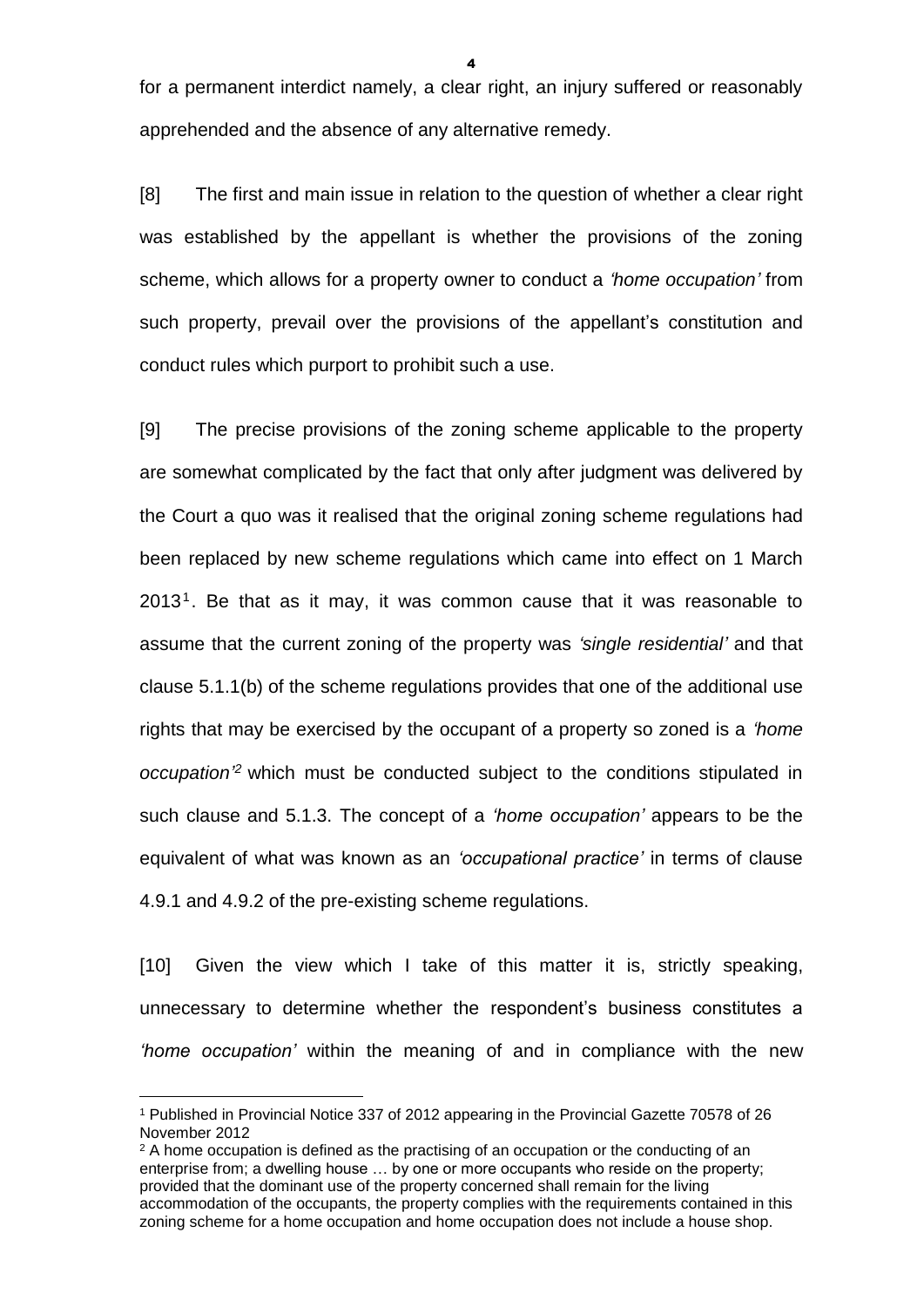scheme regulations. The appellant was prepared to concede that the respondent's use of the premises satisfied that definition. Certainly, that was the view which was taken by the relevant official of the City of Cape Town which, although not a party to the action, responded to the respondent's query about her rights under the zoning scheme regulations in the following terms:

*'The subject property, namely Erf 20703, Blue Downs (Bardale Village) is situated at 43 Ginger Road and is zoned "Special Zone (Subzone 3)" in terms of the Land Use Planning Ordinance, 1985 (Ordinance 15 of 1985), Section 8 Zoning Scheme Regulations and may mainly be used for single residential purposes as per the aforementioned Scheme. However, in terms of Section 4.9.1(c), a portion of a dwelling unit may be utilised as an occupational practice meaning the practicing of an occupation, or a trade, or the conducting of an*  enterprise from a dwelling unit by one or more occupants of the dwelling unit *concerned and his or their assistants, without disturbances such as noise, traffic congestion, air pollution, the congregation of people, excessive traffic generation or a lowering of aesthetics being caused; provided that a general medical practitioner shall be exempt with regard to occupancy.*

*Further it is imperative to note that the proposed land use activity (namely a small scale hair salon) to be conducted from the subject property conforms to the aforementioned definition of an occupational practice.'*

[11] I approach the question of whether the respondent's use of the property fell within the zoning scheme regulations with some caution not least because the above-cited opinion of the director in the Department of Planning and Building Development Management within the City of Cape Town is not necessarily definitive of this question, notwithstanding its emphatic tone. For one thing, the pre-existing zoning regulations provided that where a portion of the dwelling unit was utilised for purposes of an occupational practice, such premises *'shall not be used for purposes of a shop, business premises, an industry or an noxious trade;*'. Assuming that the new scheme regulations contain similar provisions this raises the question of whether that portion of the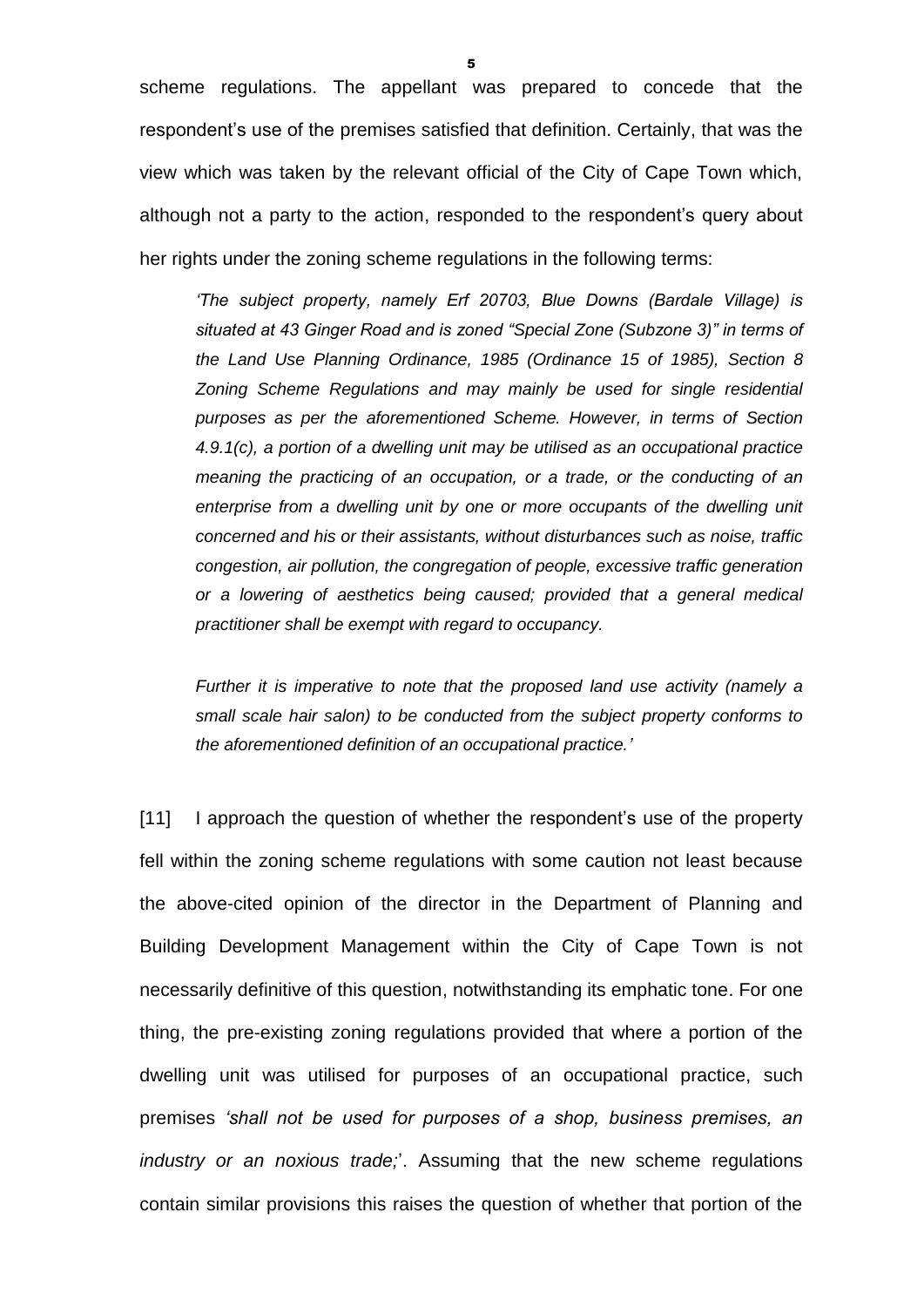respondent's premises which she used as a hair salon did not constitute *'business premises'* and as such breached the scheme regulations concerning what is now termed a *'home occupation'*.

[12] For these and other considerations I consider that it is not necessary to determine whether the respondent's use of her property fell within the exclusion relating to *'home occupation'* since the prior and real issue between the parties is whether, where the provisions of the homeowners association's constitution and conduct rules are more restrictive than the zoning scheme regulations, which prevail.

[13] The appellant is a body corporate with perpetual succession and its own rights and liabilities duly established in terms of section 29 of LUPO. That section, falling within the chapter of LUPO dealing with the sub-division of land, provides that either the Administrator or the council concerned … *'may impose conditions under s42 as (sic) the granting of an application for sub-division in terms of s25(1) in relation to the compulsory establishment by the applicant for sub-division of a homeowners' association'*.

[14] Section 29(2), a key subsection, reads as follows:

*'A home owners' association coming into being by virtue of the provisions of subsection(1)* 

- *a) shall be a body corporate;*
- *b) shall have a constitution which –*
	- *i) has as its object the control over and maintenance of buildings, services and amenities arising from the sub-division concerned;*
	- *ii) provides for the implementation of the provisions of (c), and*
	- *iii)* has been approved by the council concerned in order to ensure that the *provisions of sub-paragraphs (i) and (ii) are being complied with, and*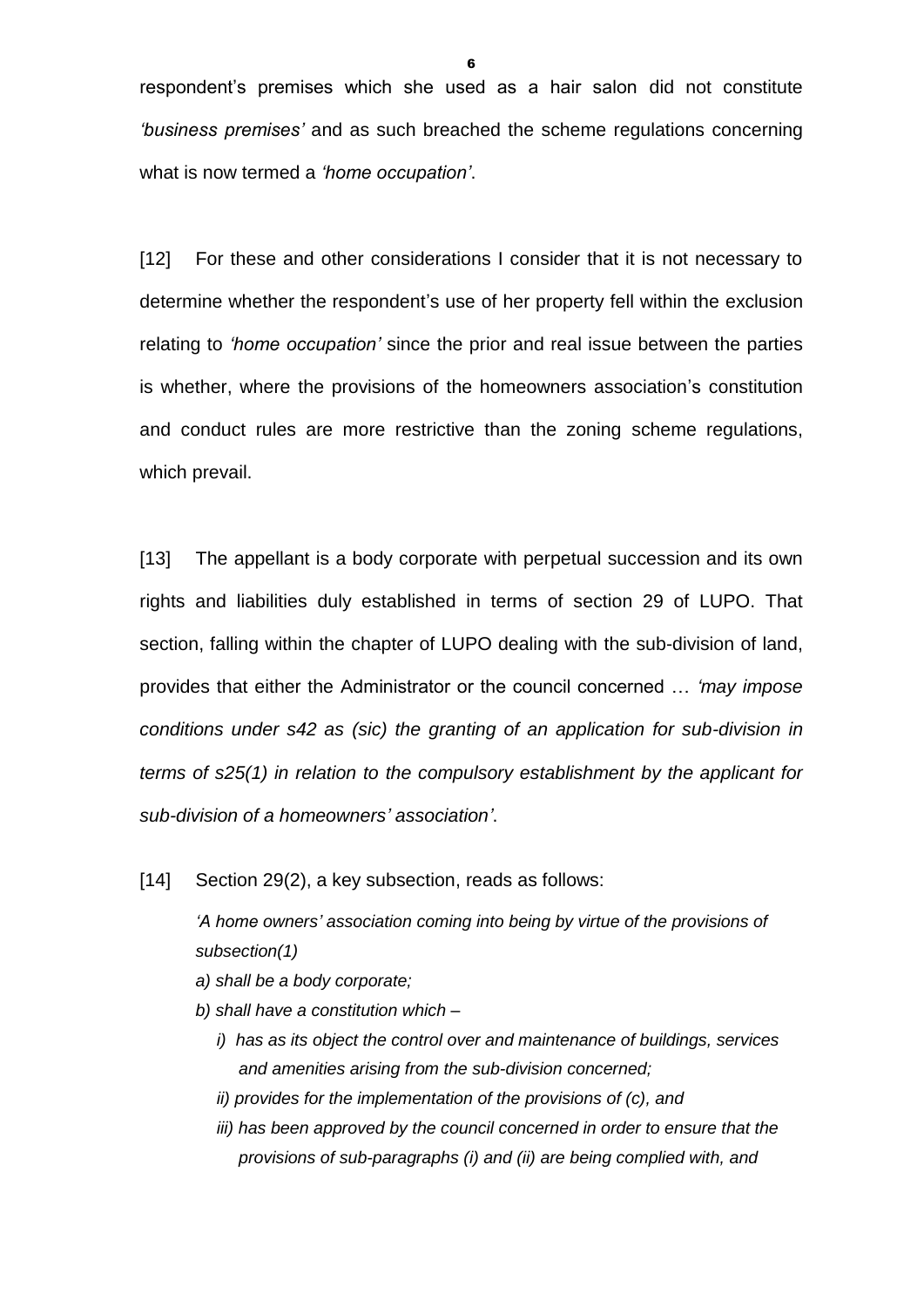*c) shall have as it members the owners of land units arising from the subdivision concerned, who shall be jointly liable for expenditure incurred in connection with the association.'*

[15] In its founding papers the appellant stated that in terms of the sale agreement under which the respondents became the owners, and also in terms of a condition of the property's title deed, they became members of the appellant for so long as they remained the registered owner of the property. The objects of the appellant are defined in clause 3 of its constitution and include *'the promotion, advancement and protection of the communal and group interests of the members generally in regard to the development'* and *'to generally do all such things as may be necessary or requisite to give effect to and implement the objects of the Association and to do all such things ancillary or incidental to the objects'*.

[16] Further the clauses of the appellant's constitution relevant to the present matter include the provisions that:

- *'10.5 Each member undertakes to the association to comply with the provisions of this Constitution and any rules or other regulations made in terms of this clause 10.'*
- *'10.7 Any erf and dwelling shall be used solely for residential purposes, save as otherwise expressly stipulated by a special resolution and, during the development period, approved in writing by the developer, provided that any use of the dwelling shall always comply with the local zoning scheme regulations.'*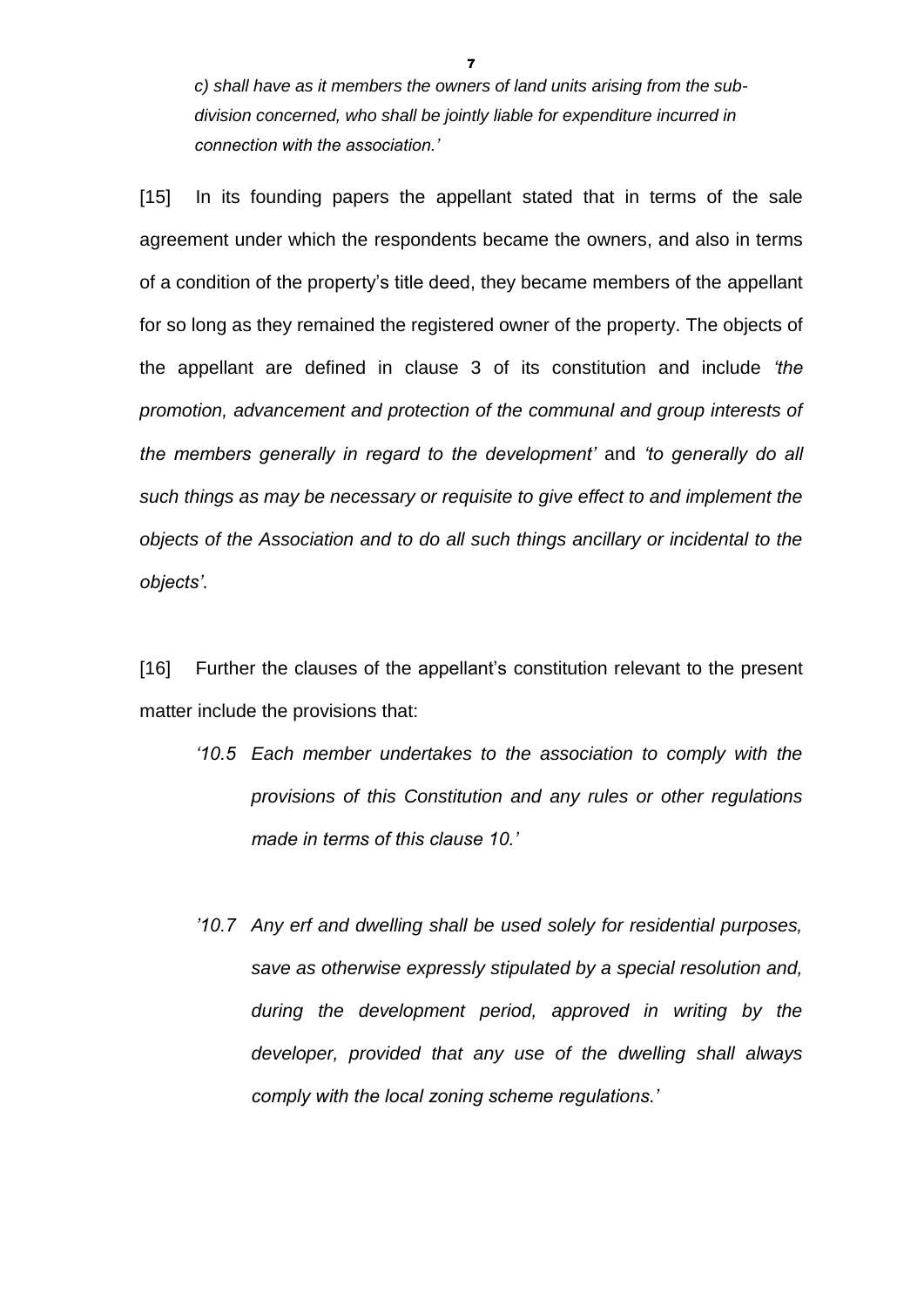Also relevant is clause 11.1 of the appellant's conduct rules which state *inter alia* as follows:

*'11.1 No owner of occupier of a home shall be entitled to use his or her home for any purposes other than residential purposes.'*

[17] The respondent did not dispute the existence or relevance of these provisions explicitly, stating only, without elaboration, that *'within the time of purchasing the house …, were we, First and Second Respondents never informed of a Constitution or a Body Corporate'.* I regard this as a bald denial, one which does not make it clear whether the respondent disputed that both the deed of sale and the title deed made it clear that property owners became members of the appellant and thus bound by the terms of its constitution and conduct rules. The respondent's denial, such as it was, was not in my view one such as to raise a real, genuine or *bona fide* dispute of fact in relation to this aspect of the appellant's case as was envisaged in *Plascon Evans Paint v Van Riebeek Paint*<sup>3</sup> .

[18] Nor, in my view, did the respondent's denial or assertions regarding her alleged lack of knowledge of the appellant's constitution create any basis for her to escape being bound by its relevant provisions. She did not assert that there was any bi-lateral mistake. Any suggestion that she might be entitled to rely on a unilateral mistake was not well-founded since no case was made out by the respondent that her error was *justus* i.e. that she was the subject of an innocent or fraudulent misrepresentation and that she had not led the appellant, acting

<sup>3</sup> 1984 (3) 623 (AD)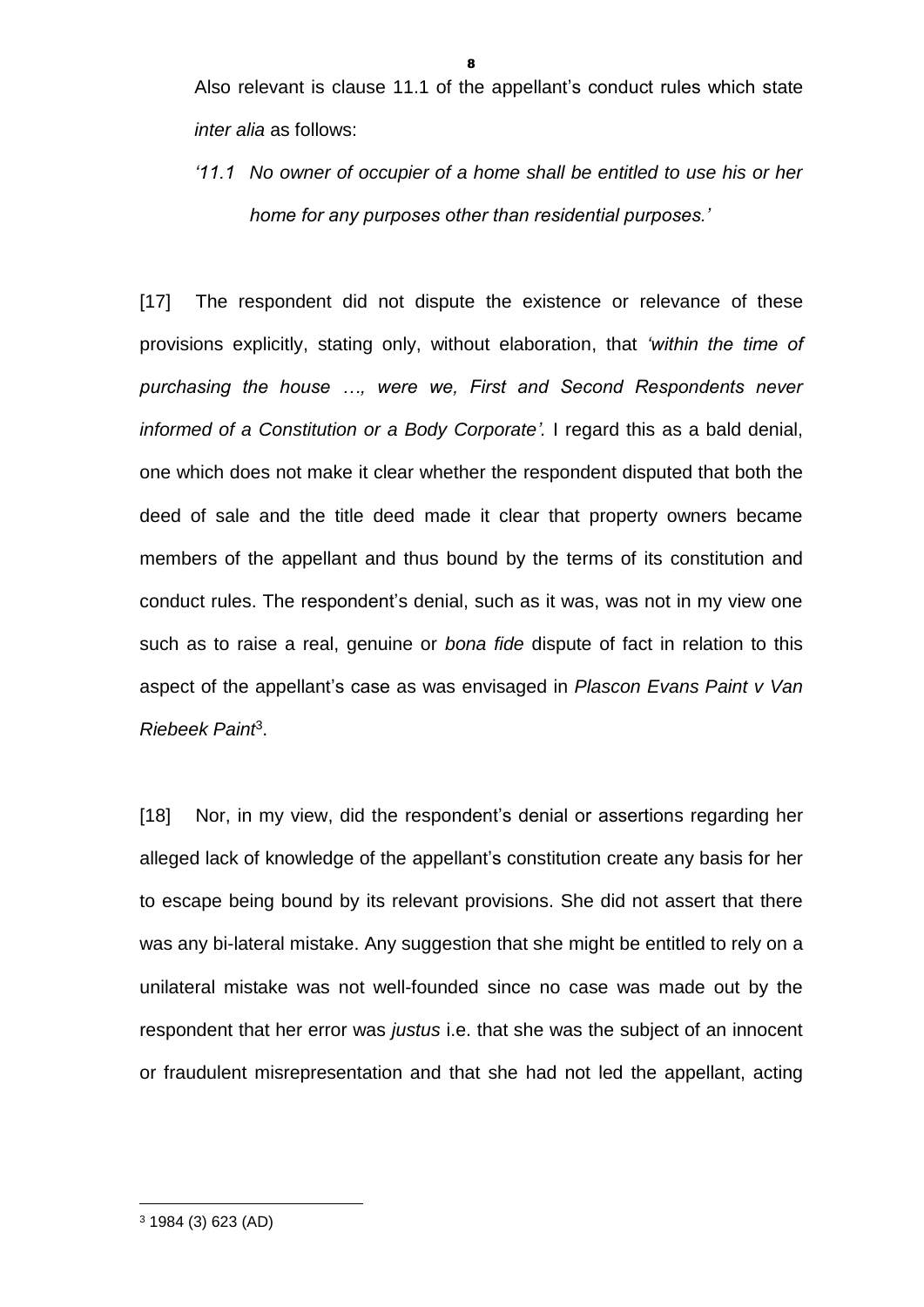reasonably, to believe that she was nonetheless binding herself to the agreement of sale<sup>4</sup>.

[19] The Court a quo reasoned that LUPO did not grant to the appellant, or other associations like it, the right to limit or restrict the use rights determined by a zoning scheme by way of a provision in its constitution or conduct rules. In reaching this conclusion it relied on what it regarded as the clear and unambiguous wording of section 29(2) of LUPO which, it held, did not expressly state that a homeowners' association enjoyed the right to *'determine or restrict the usage of property in circumstances in which a zoning scheme has determined use rights'*. It held further that in order to exercise such a right the relevant stipulation would have to have expressly granted that power, clearly and unambiguously.

[20] I find myself in respectful disagreement with this conclusion. The scheme surrounding, and the wording employed in, section 29 contemplates, in my view, the homeowners' association having reasonably wide powers, certainly wide enough to provide that ownership or occupation of the properties forming part of the development might involve a derogation from the land use rights otherwise accruing to those properties in terms of the zoning or zoning scheme regulations. Such a step falls well within the ambit of a constitution which, to quote from section 29(2)(b), *'has as its object the control over and maintenance of buildings, services and amenities arising from the sub-division concerned;'.* In this regard it is important to note that the Administrator or the council concerned enjoys the ultimate power to approve the provisions of a homeowners' association's constitution in order to ensure that it gives effect to the objects aforementioned. Had the City of Cape Town been of the view that the relevant

<sup>4</sup> See *George v Fairmead (Pty) Ltd* 1958 (2) SA 465 (A) at 471 B – D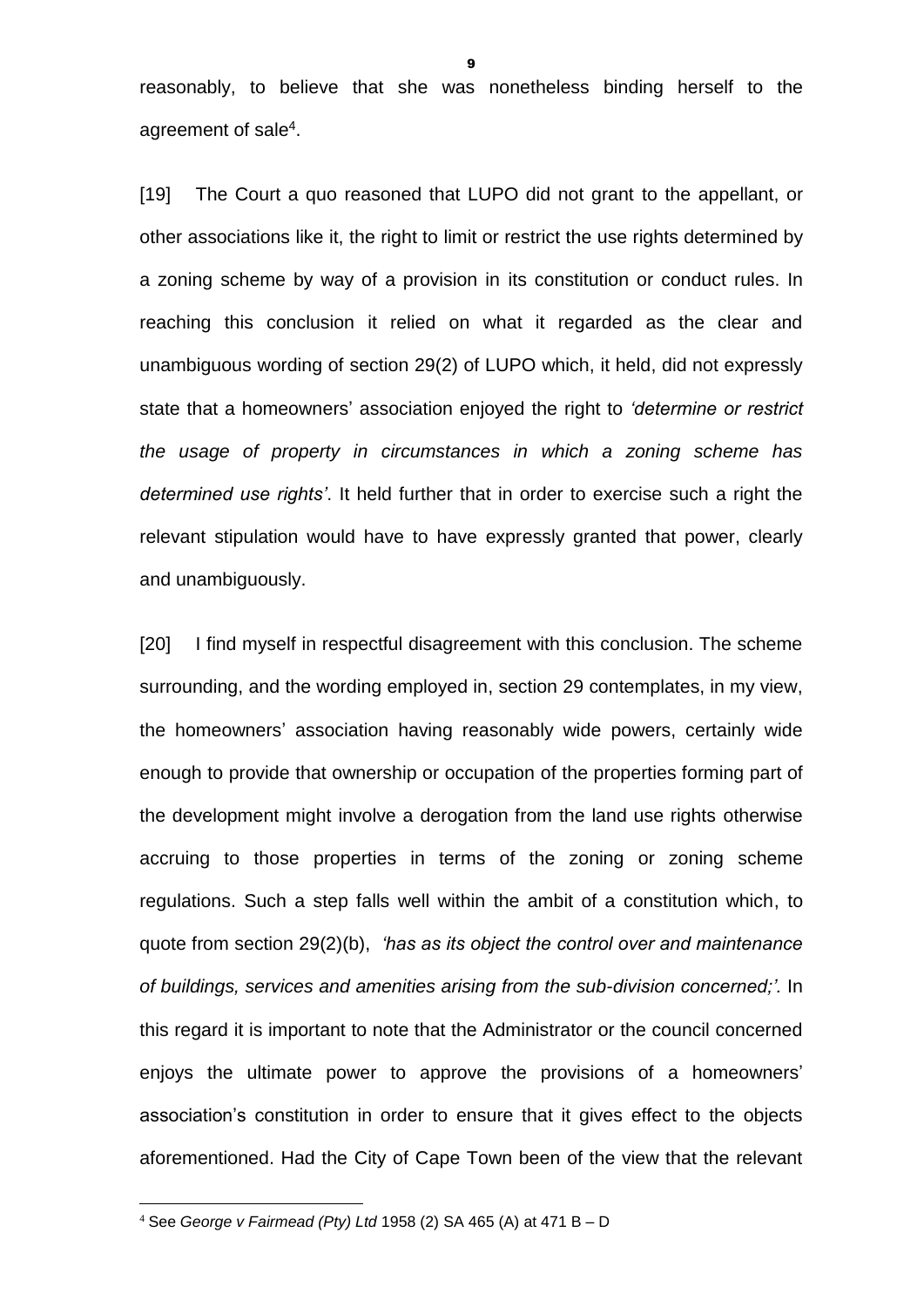provisions of the constitution, namely, that the properties in Bardale Village could only be used for residential purposes were unlawful or *ultra vires*, nothing prevented it from withholding its approval of the constitution until it mirrored the provisions of the zoning scheme as far as land use rights were concerned. That it evidently did not do.

[21] Furthermore, it is a premise of the respondent's argument (and the Court a quo's reasoning) that the appellant was assuming powers which it did not have, namely the power to alter the zoning of the property from the terms of use permissible by virtue of the applicable zoning scheme. This is to confuse two different concepts. The appellant did not purport to change the zoning scheme as it applied to the properties within the development. That remained intact. What the appellant sought to do was to create a dispensation where, by agreement, every property owner forfeited whatever right it might otherwise enjoy, in terms of the zoning scheme or otherwise, to utilise the land in certain limited respects i.e. for anything other than residential purposes. This understanding of the limit of its power is reflected in Clause 11.1 of the appellant's constitution where, under the heading **Use of the Dwelling**, provision is made for the passing of a special resolution allowing a property owner to use his/her property for non-residential purposes subject to the proviso that *'any use of the dwelling shall always comply with the local zoning Scheme Regulations'*. To further illustrate this point, the appellant could hardly have purported, acting in terms of its constitution and/or conduct rules, to stipulate that one or more property owners within the development could use their property for uses not permitted by the zoning scheme regulations, for example, for industrial purposes.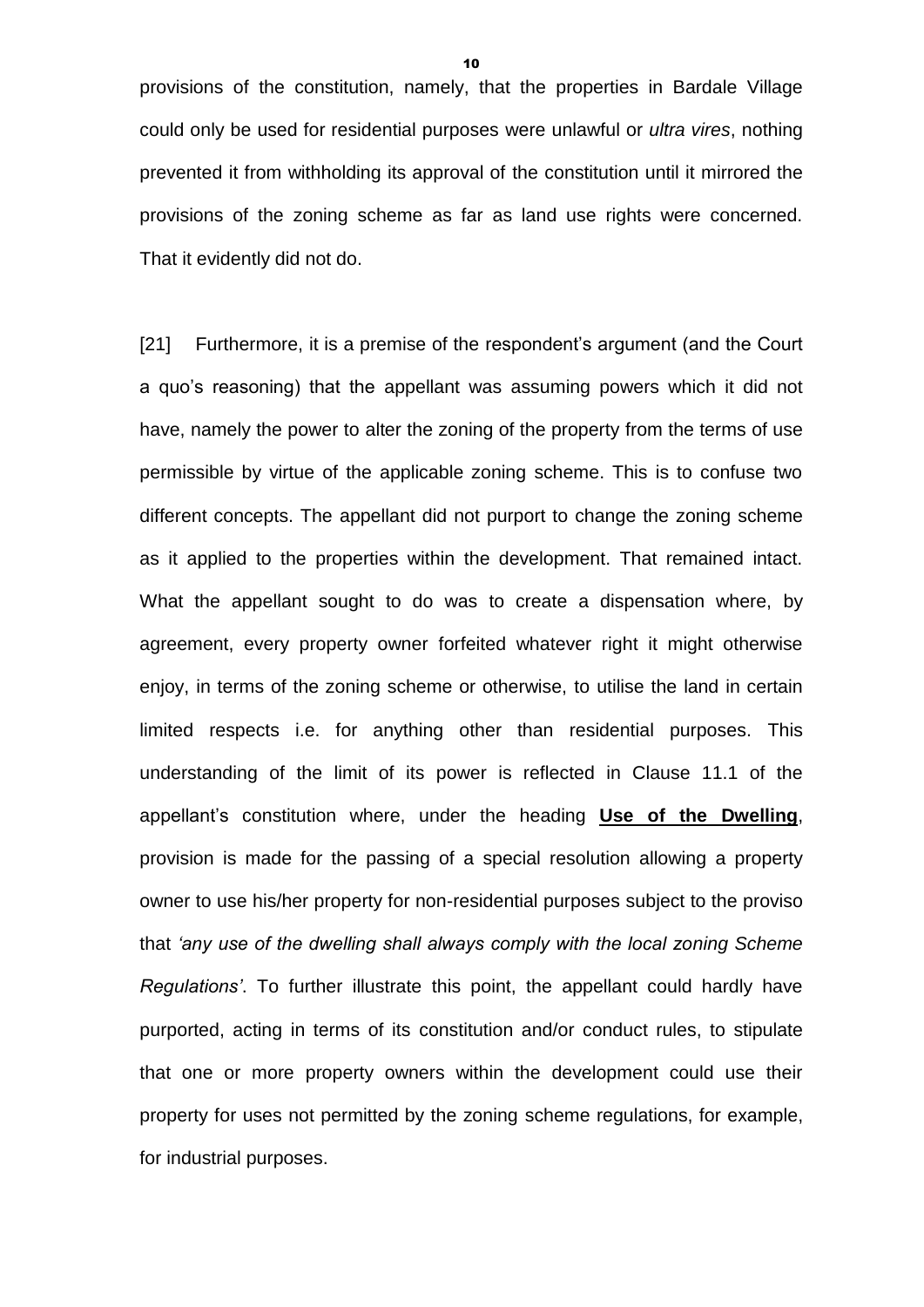[22] In my view, therefore, upon a proper analysis of the provisions of LUPO, it falls within the powers of a homeowners' association to establish a constitution which provides that, upon purchase, every property owner becomes a member of the association and forfeits, by agreement, certain land use rights. In the present instance, when the respondent purchased the property she became aware, or is deemed to have become aware, that she forfeited her right to conduct a *'home occupation'* from her property except in specified circumstances, namely, where the homeowners' association was persuaded to pass a special resolution allowing a property to be used for purposes other than residential.

[23] In reaching this conclusion I place some reliance on *dicta* from *New Garden Cities Inc Association Not for Gain v Adhikarie* 1998 (3) SA 626 (CPD) notwithstanding that it is not all fours with the present matter. In that case the property developer sold an erf in one of its developments to the respondent, the contract of sale containing terms restricting the use of the property for residential purposes only. These terms coincided with the zoning scheme regulations. The respondent, however, utilised the property for the purposes of conducting a general dealer's business and was in the process of seeking a temporary departure from the scheme regulations from the municipality so as to enable him to operate a shop on the property. When the developer brought proceedings to interdict his use of the property for such purposes, the respondent/owner did not dispute that he was in breach of the relevant clause in the contract of sale but sought on various grounds to escape these provisions. Thus a material difference between that case and the present is that the zoning scheme regulations did not permit the use which the applicant sought to interdict.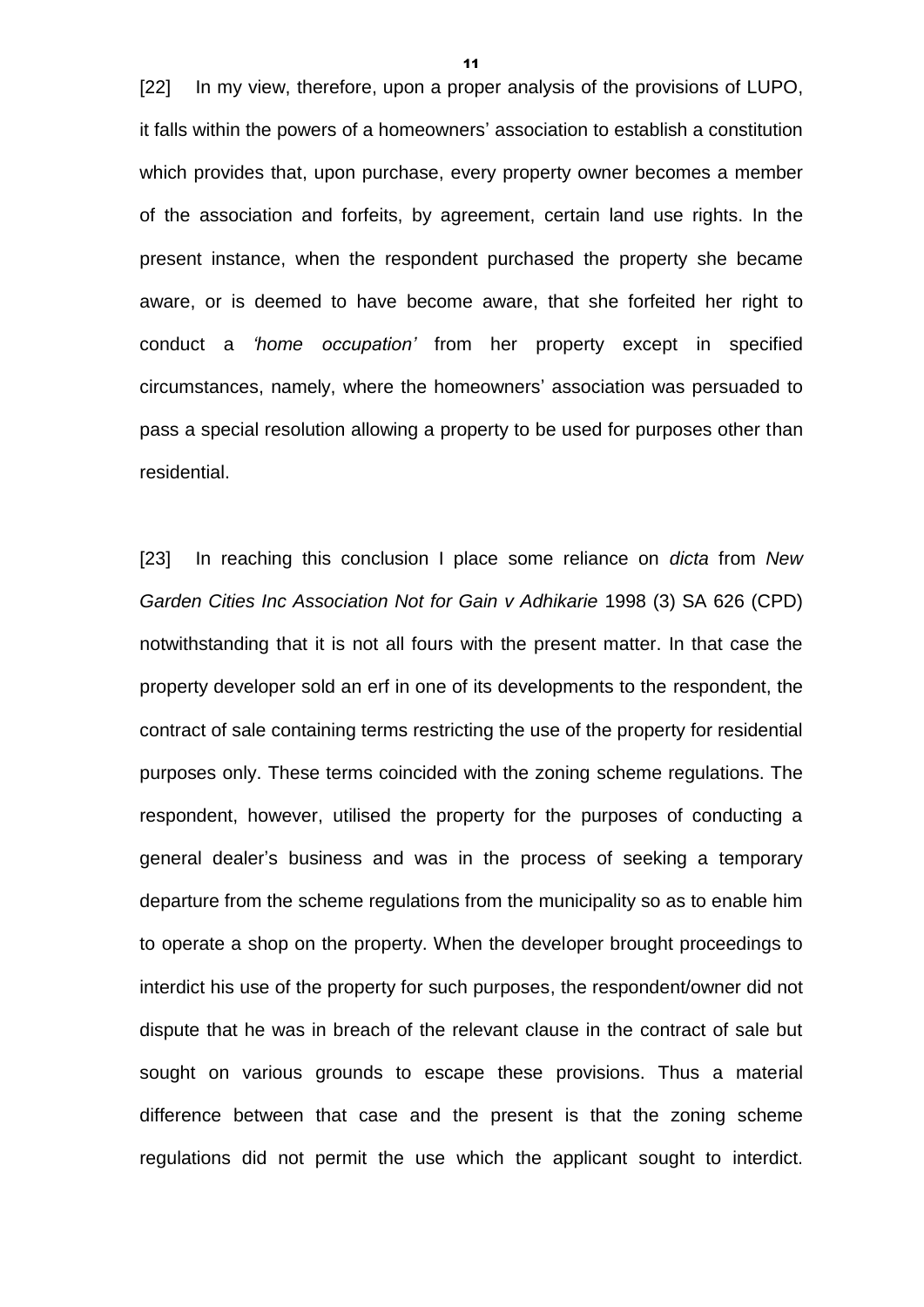Referring to the term of the contract of sale that the property should be used only for residential purposes, Rose-Innes J stated as follows at 629 H  $-$  I:

*'Similar terms were included in the other contracts of sale of erven in the township. This was for the mutual benefit of all the property owners in what was intended to be a residential township, described by the applicant as having the character of a garden village. It is also common cause that the property has at all material times been subject to the provisions of a town planning scheme and that it is specifically zoned for single residential purposes.'* I

#### and at page 633  $E - J$

*'Clause 13 of the contract of sale restricts the use of the property to residential purposes in accordance with the relevant town planning scheme. The applicant and the various purchasers of property in the township, including the respondent were entitled to agree to such a term. … A third argument which Mr Möller sought to advance was that the contract of sale or at least clause 13 thereof was illegal or unenforceable, on an application of the principle that a contract which deprives the owner of the property of the free right of dealing with his property is of no effect unless the stipulation serves some useful purpose to the owner (Paiges v Van Ryn Gold Mines Estate Ltd 1920 AD 600 at 615). This argument too cannot succeed. A term in a contract of sale which restricts the use of properties in a township to residential purposes is in the interests of all property owners in the township. It ensures that the residential nature of the area is preserved, without interference by industry or businesses. The applicant, who developed the township, as well as the purchasers of property have a real interest in the terms of clause 13.'*

[24] In the result I consider that there is nothing in LUPO which prevents an association, such as the appellant, from limiting or restricting the usage of the properties of its members in the manner adopted in the present matter.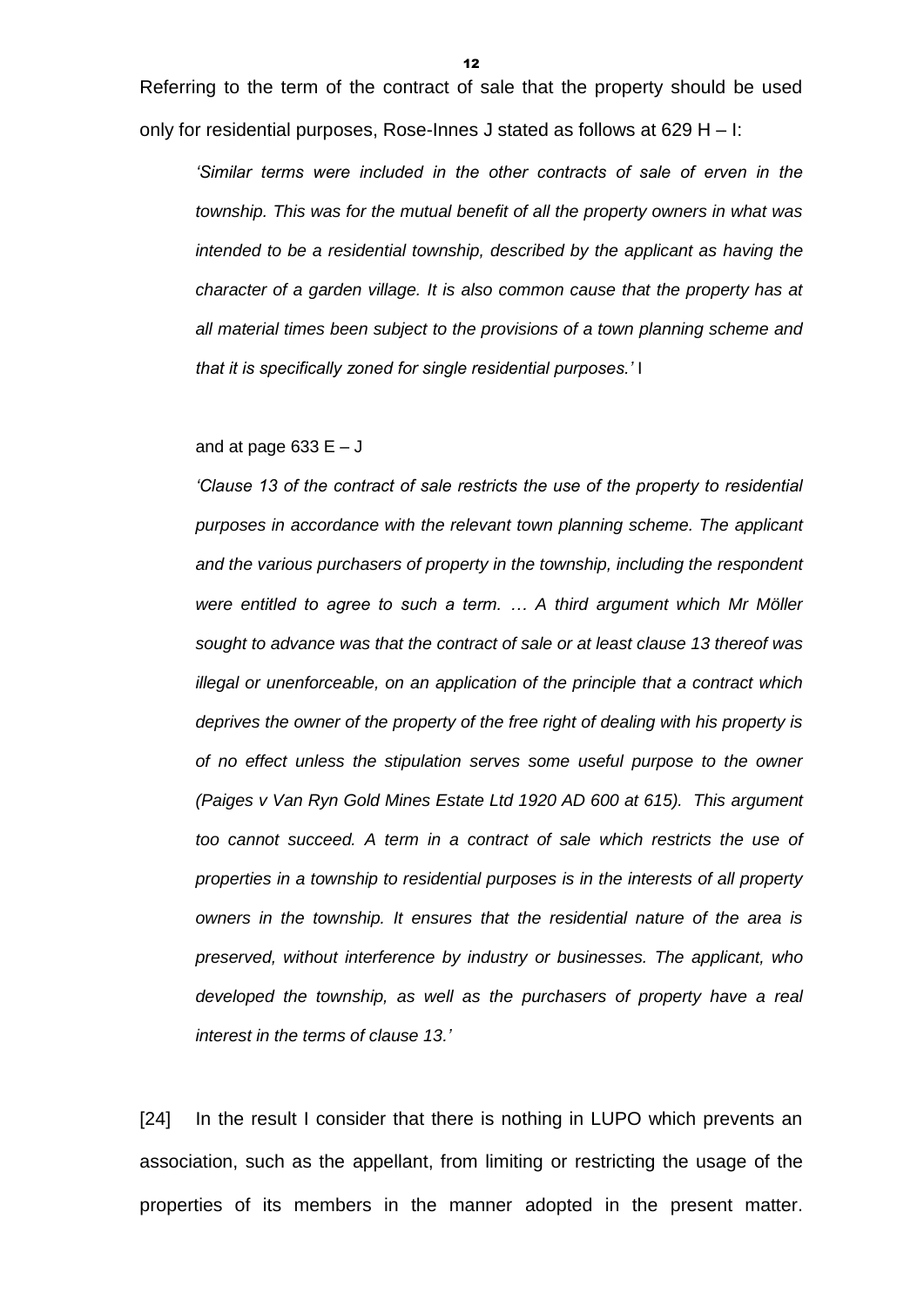Secondly, there is nothing contained in our law which prevents a property owner from agreeing to a limitation of its rights as happened in the present matter. Accordingly, I consider that the Court a quo erred in finding that the prohibition on anything other than residential use contained in the appellant's constitution or conduct rules was unlawful or unconstitutional. It follows in my view that the Court a quo erred when it found that the appellant had failed to establish a clear right.

[25] As mentioned earlier, the Court a quo found in any event that the appellant had failed to establish that it had suffered or reasonably apprehended an injury. In this regard the Court placed reliance on indications and assertions in the respondent's papers that she conducted the business discreetly in that she operated by appointment only, without signage, that her clientele included residents within the village and the lack of any evidence that the business was noisy or disruptive.

[26] This approach confuses a breach of rights with the manner of the breach or its consequences. It was common cause that the respondent was in breach of her obligations in terms of the appellant's constitution and the conduct rules in operating the business, that this had been carrying on for a substantial period of time and, for good measure, that she had reneged on an undertaking to the appellant that she would cease conducting the business. These facts alone constitute proof that the appellant had suffered an injury, namely, the respondent was using her property for purposes other than residential and which departure the appellant, as representative of all other property owners, was not prepared to condone. Whether the respondent did so discreetly or otherwise and the extent to which her clientele was drawn from the development itself is, in this context, irrelevant. The appellant was well within its rights to seek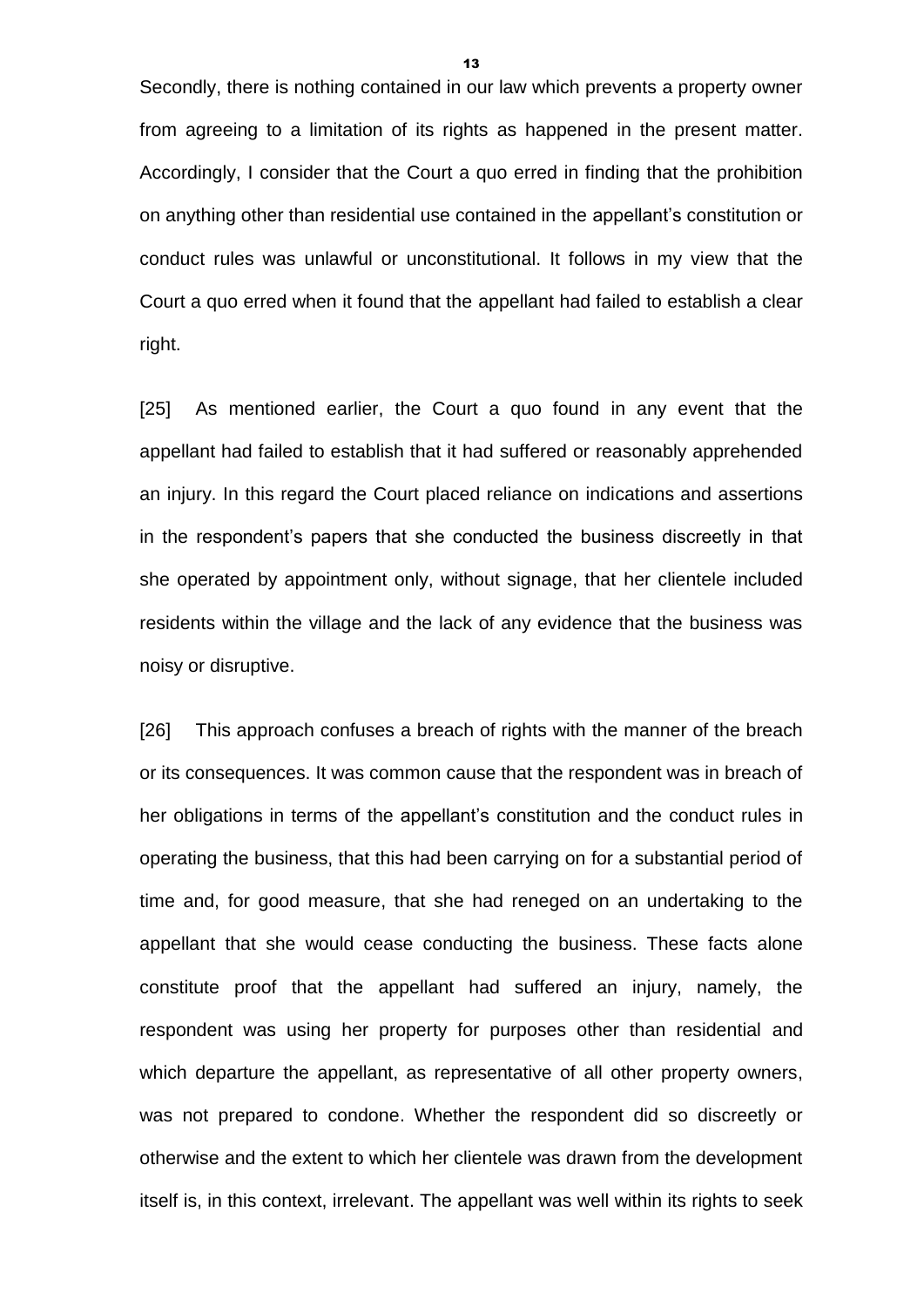to preserve the residential character of the development. Were it to overlook the respondent's breach it could hardly be heard to object at some later stage were other property owners within the development to use their properties for commercial purposes, whether in a discreet fashion or not.

[27] A further finding challenged on appeal was that the appellant had failed to establish the absence of similar protection by any other ordinary remedy; more particularly in that the Court a quo found that the appellant was entitled seek an amendment to the zoning scheme, presumably to the effect that no property owner within the development could utilise his or her property for the purposes of a *'home occupation'*.

[28] This approach misconstrues the nature of the inquiry at this stage of interdict proceedings. The third requisite for a final interdict is the absence of another adequate remedy which must, *inter alia,* be adequate in the circumstances, be ordinary and reasonable, be a legal remedy and grant similar protection<sup>5</sup>. In the context of the present matter any right on the part of the appellant to seek an amendment to the zoning scheme meets none of these requirements. In the first place it presupposes, incorrectly, that the derogation from the zoning scheme regulations provided by the constitution and conduct rules was unlawful and of no force and effect. Secondly, the remedy falls short of being ordinary and reasonable or granting similar protection in that it rendered the appellant a supplicant for a special dispensation through an administrative process rather than allowing it to stand on its pre-existing rights.

1

<sup>5</sup> Chapman's Peak Hotel (Pty) Ltd v Jab and Annelene Restaurants cc t/a O' Hagan's [2001] 4 All SA 415, 420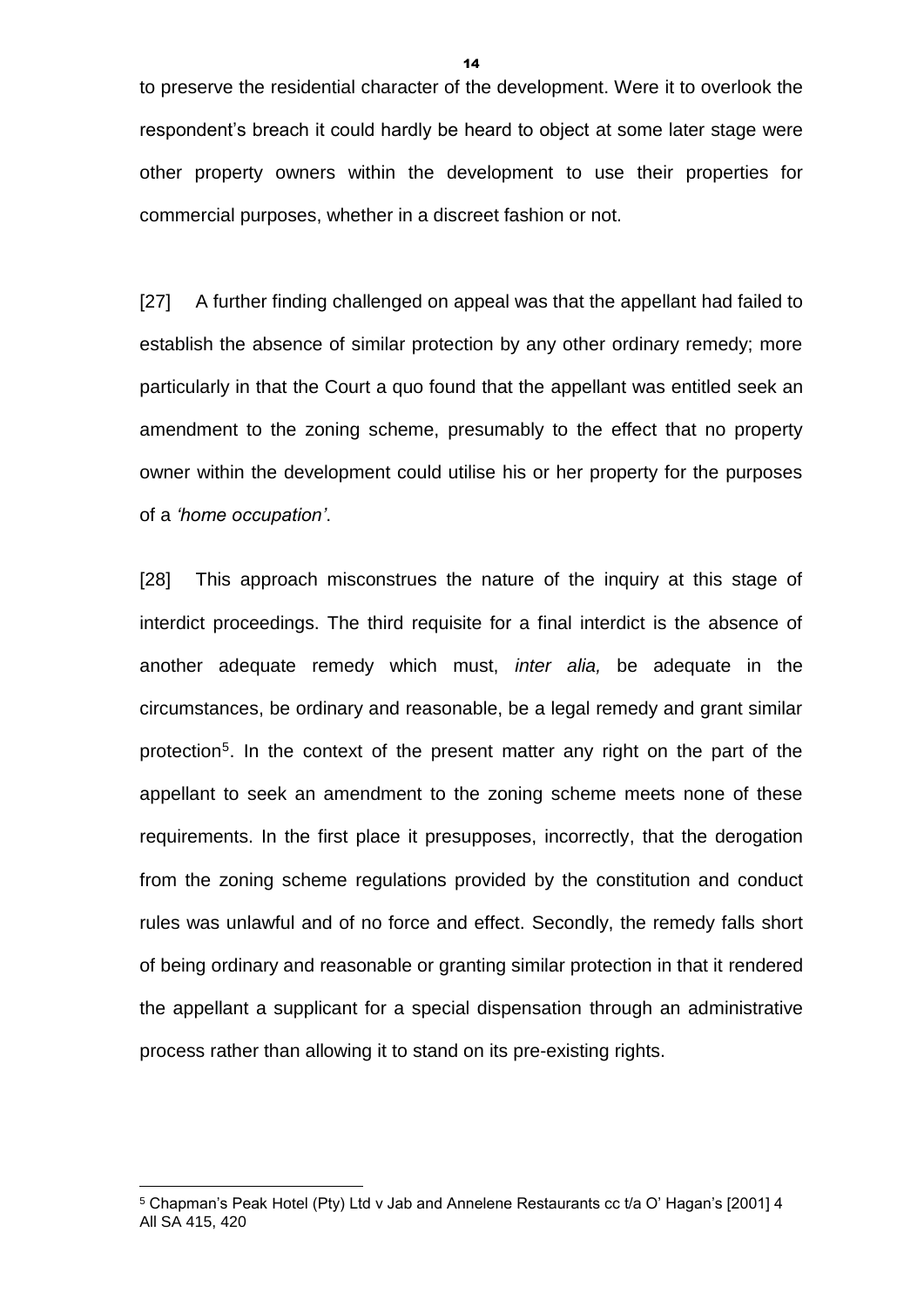**ARBITRATION**

[29] Respondent's counsel did not press in argument the contention made by in her papers that the dispute should have been referred to arbitration before the interdict proceedings were launched. For the sake of completeness I note that the appellant's constitution does indeed contain an arbitration clause which covers any *'dispute, question or difference relating inter alia to matters arising out of the Constitution'* or its interpretation. It was open to the respondent to refer the matter to arbitration but she chose not to. In fact it is also questionable whether there initially was any such dispute between the parties given that the respondent appeared, initially at least, to acknowledge that she was in breach of the constitution and/or the conduct rules and undertook to cease conducting her hair salon business. In any event clause 32.7 of the appellant's constitution provides that, notwithstanding anything to the contrary contained in the balance of the clause, the trustees shall be entitled to institute legal proceedings on behalf of the appellant *'by way of application, action or otherwise in any Court having jurisdiction for the purposes of restraining or interdicting breaches of any of these provisions'*. In the circumstances the appellant was entitled to proceed directly to this Court, as it did.

[30] In the result, and for these reasons I consider that the Court a quo erred in not granting an interdict. There remains the question of costs and whether any relief should be afforded against the second respondent.

## **SECOND RESPONDENT**

[31] The second respondent, in her capacity as co-owner of the property, filed a *'Notice of Defence'* supported by an affidavit in which she advised that she did not reside at the premises in question, that she had provided only financial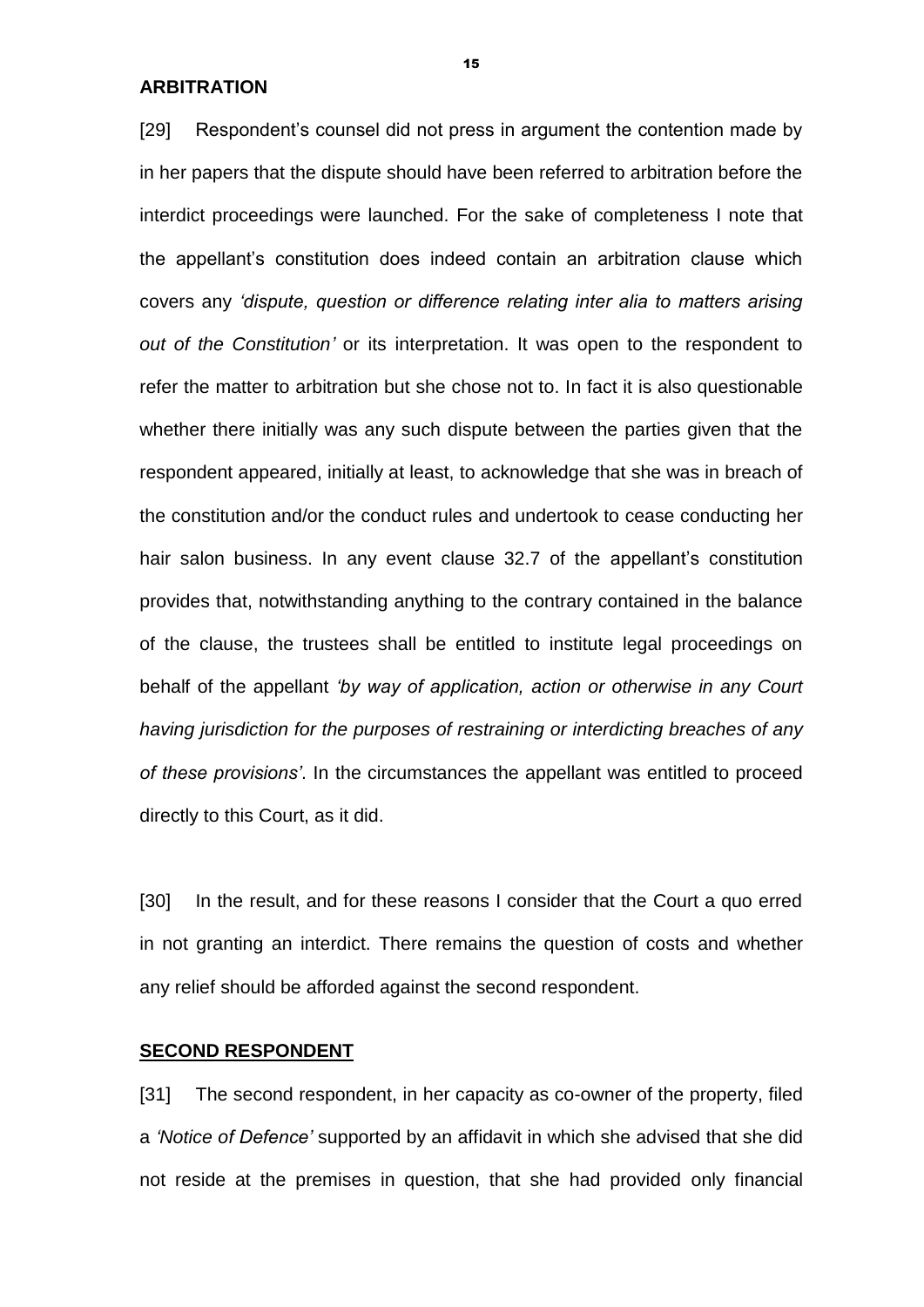support to her sister to purchase the property and that she had no interest in the hair salon business which was solely owned by the first respondent. In these circumstances and notwithstanding that the Notice of Defence gave notice of intention by the respondents to seek an order allowing the property to be used also for the purposes of working from and at home, it seems reasonably clear that the second respondent was not opposing the interdict. In the circumstances Mr Van Der Merwe for the appellant fairly conceded that his client would not be entitled to a costs order against the second respondent who took no further part in the proceedings after filing the Notice of Defence.

### **COSTS**

1

[32] The appellant sought both the costs of the application as well as the costs of the appeal on the scale as between attorney and client, in so doing relying on clause 13.2 of its constitution. That clause provides that should the trustees of the appellant institute any legal proceedings against any member pursuant to a breach by that member of the constitution, the said trustees shall be entitled to recover all legal costs incurred by them or the association, including attorney and client charges.

[33] A court is, generally, bound to give effect to an agreement to pay attorney and client costs and such a provision is not prohibited by the common law. The court undoubtedly retains a residual discretion to refuse to enforce such an agreement in certain circumstances since costs are in the discretion of the Court, a discretion which must be judicially exercised whenever the need arises<sup>6</sup>. In the present case, however, I can see no compelling reasons why any costs order should not be made on the attorney and client scale as provided by the appellant's constitution. It must be borne in mind that to the extent that an

<sup>6</sup> See *Sapirstein v Anglo African Shipping Co (SA) Ltd* 1978 (4) SA 1 (A) at page 14.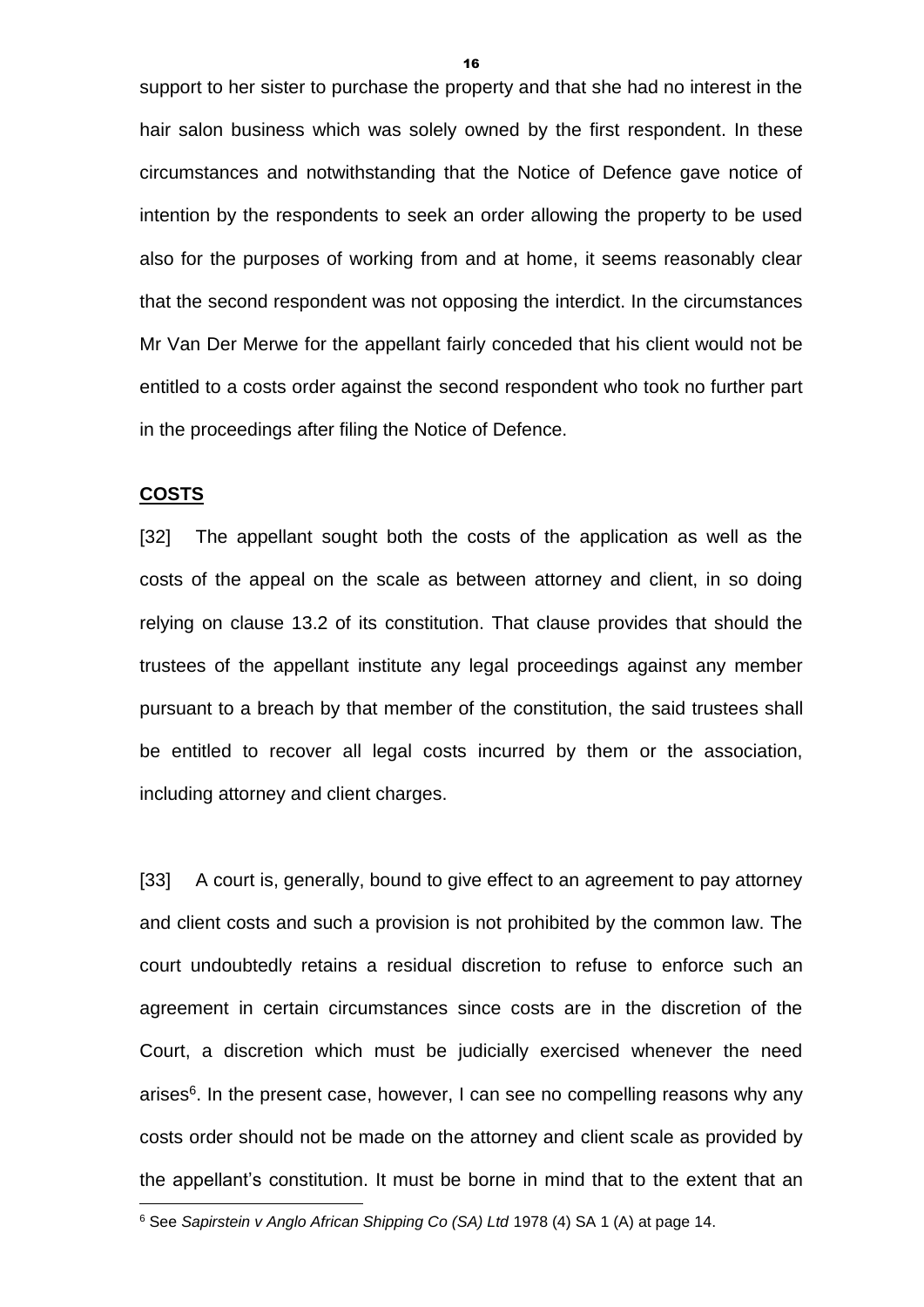ordinary costs order will not meet the costs incurred by the appellant, the shortfall will have to made up from contributions or levies paid by all the members of the association. I can see no reason why they should be out of pocket or why they should have to fund litigation in the case such as this. It is also relevant that the respondent gave an undertaking in an early stage of the dispute that she would cease conducting the business but then failed to give effect thereto.

[34] As mentioned earlier the respondent was represented in this appeal by Adv e Câmara on a *pro bono* basis, thanks to the intervention of the *pro bono* committee of the Cape Bar. We are indebted to counsel for her contribution to the cause of access to justice in representing the respondent.

[35] In the result the following order is made:

- 1. The appeal is upheld;
- 2. The judgment and order of the Court a quo of 22 March 2013 is set aside and replaced with the following order;
	- 2.1 The first respondent is interdicted and restrained from conducting the business known as Fehmi's Hair Salon and Barbershop from erf 20703, Blue Downs, more commonly known as 43 Ginger Road, Bardale Village, Kuilsriver, Western Cape ('the property') or to use the property for any other purpose other than strictly residential purposes;
	- 2.2 The first respondent must pay the costs of the application on the scale as between attorney and client
- 3. The first respondent must pay the costs of the appeal including the costs of the application for leave to appeal on the scale as between attorney and client.